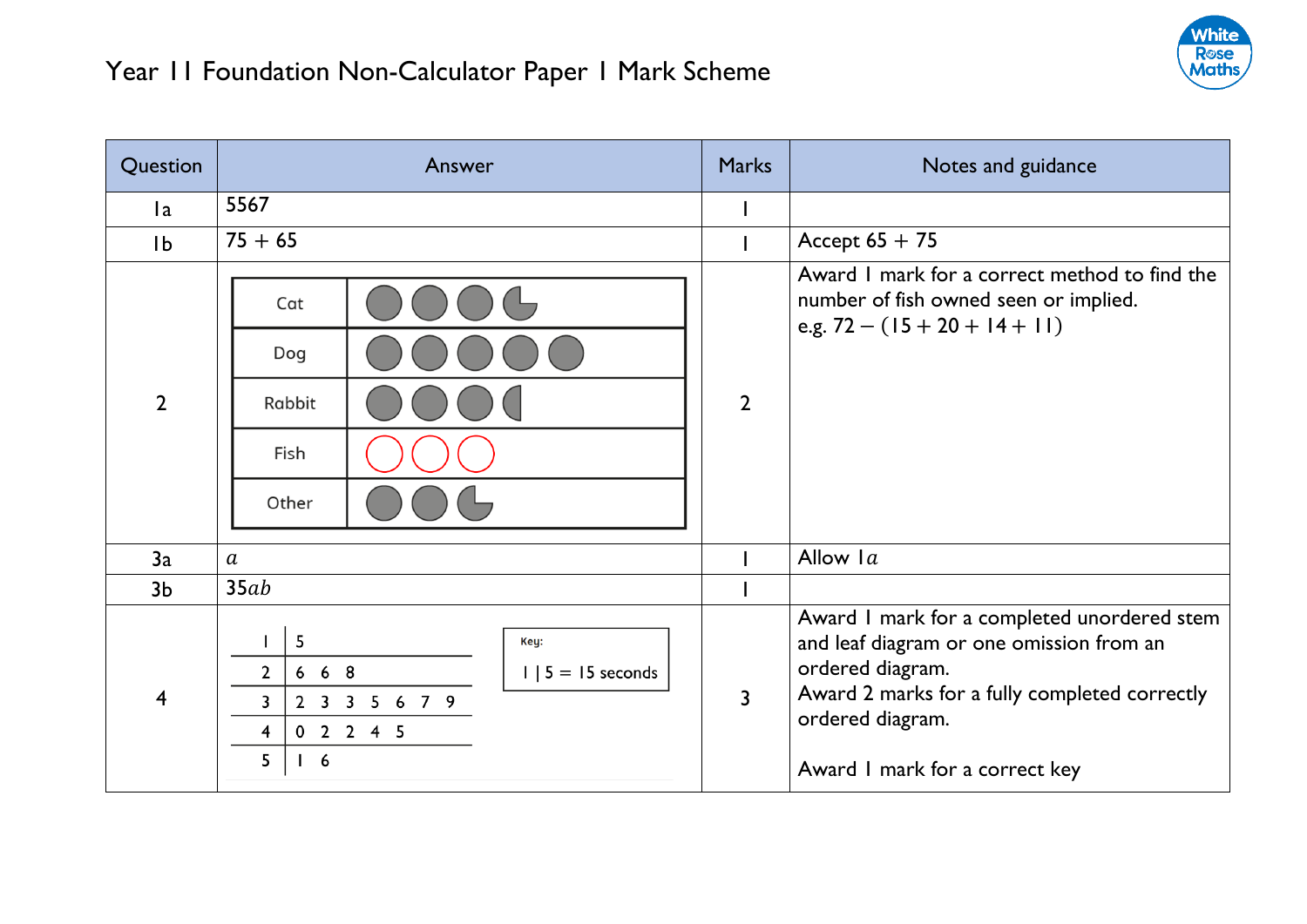

|    | e.g. $40 \times 9 = \text{\pounds}360$                                      |                | Award I mark for both values rounded to one                                            |
|----|-----------------------------------------------------------------------------|----------------|----------------------------------------------------------------------------------------|
| 5a |                                                                             | $\overline{2}$ | significant figure use for an estimation                                               |
|    |                                                                             |                | Award 2 <sup>nd</sup> mark for 360 seen<br>Award 0 marks for an exact value of £383.03 |
|    | e.g. Underestimate as both values have been                                 |                | Allow ft from their part a                                                             |
| 5b | rounded down                                                                | $\mathbf{I}$   | Award 0 marks for "underestimate" stated                                               |
|    |                                                                             |                | without correct justification                                                          |
|    |                                                                             |                | Award I mark for a correct reflection through                                          |
|    | 10-                                                                         |                | $y = k$ where $k \neq 1$ , or through $x = 1$                                          |
|    | 8-                                                                          |                |                                                                                        |
|    |                                                                             |                |                                                                                        |
|    | 6-                                                                          |                |                                                                                        |
|    |                                                                             |                |                                                                                        |
|    |                                                                             |                |                                                                                        |
|    |                                                                             |                |                                                                                        |
| 6  | $-10$<br>$-8$<br>$10^{\circ}$<br>$-6$<br>$\Omega$<br>8<br>$-4$<br>$-2$<br>6 | $\overline{2}$ |                                                                                        |
|    | -2-                                                                         |                |                                                                                        |
|    |                                                                             |                |                                                                                        |
|    |                                                                             |                |                                                                                        |
|    | -6-                                                                         |                |                                                                                        |
|    |                                                                             |                |                                                                                        |
|    | -8-                                                                         |                |                                                                                        |
|    | -10                                                                         |                |                                                                                        |
|    |                                                                             |                |                                                                                        |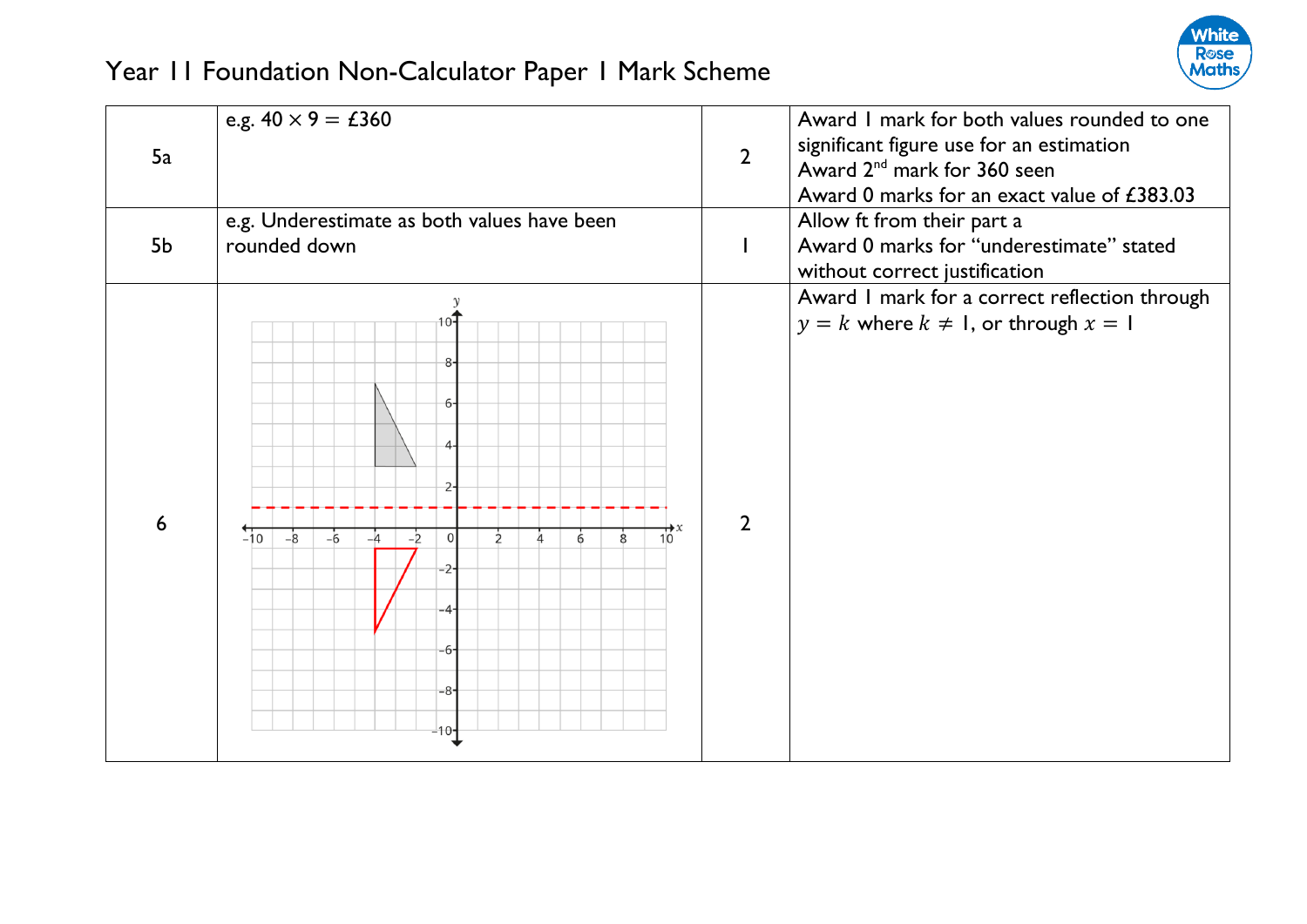

|                 | n > 2.5                                                                     | $\overline{2}$ | Award I mark for a correct first step to solve<br>seen or implied e.g. $4n > 10$<br>Accept equivalent answers e.g. $n > \frac{5}{2}$                    |
|-----------------|-----------------------------------------------------------------------------|----------------|---------------------------------------------------------------------------------------------------------------------------------------------------------|
| 8               | $\overline{4}$                                                              | 3              | Award I mark for either 30% of 80 (= 24) or $\frac{4}{7}$<br>of 35 $(= 20)$ correctly evaluated<br>Award 2 <sup>nd</sup> mark for both values evaluated |
| 9               | e.g. $2 \times 2 \times 2 \times 2 \times 3 \times 5$                       | $\overline{2}$ | Award I mark for a process to find prime<br>factors of 240 i.e. a completed prime factor<br>tree<br>Accept equivalent answers                           |
| 10a             | £1500                                                                       | $\overline{2}$ | Award 1 mark for $25 \times 60$ seen or implied                                                                                                         |
| 10 <sub>b</sub> | 20 months                                                                   | $\overline{2}$ | Award I mark for $600 \div 30$ seen or implied                                                                                                          |
| $\mathbf{H}$    | e.g. vertical axis has an inconsistent scale<br>bars are not of equal width | $\overline{2}$ | Award I mark for each valid criticism                                                                                                                   |
| 12a             | 4 3 1 0 0                                                                   |                |                                                                                                                                                         |
| 12 <sub>b</sub> | $6.52 \times 10^{-3}$                                                       |                |                                                                                                                                                         |
| 12c             | $3.2 \times 10^6$                                                           | $\overline{2}$ | Award I mark for a correct method seen or<br>implied e.g. $(9.6 \div 3) \times (10^4 \div 10^{-2})$ or<br>$96000 \div 0.03$                             |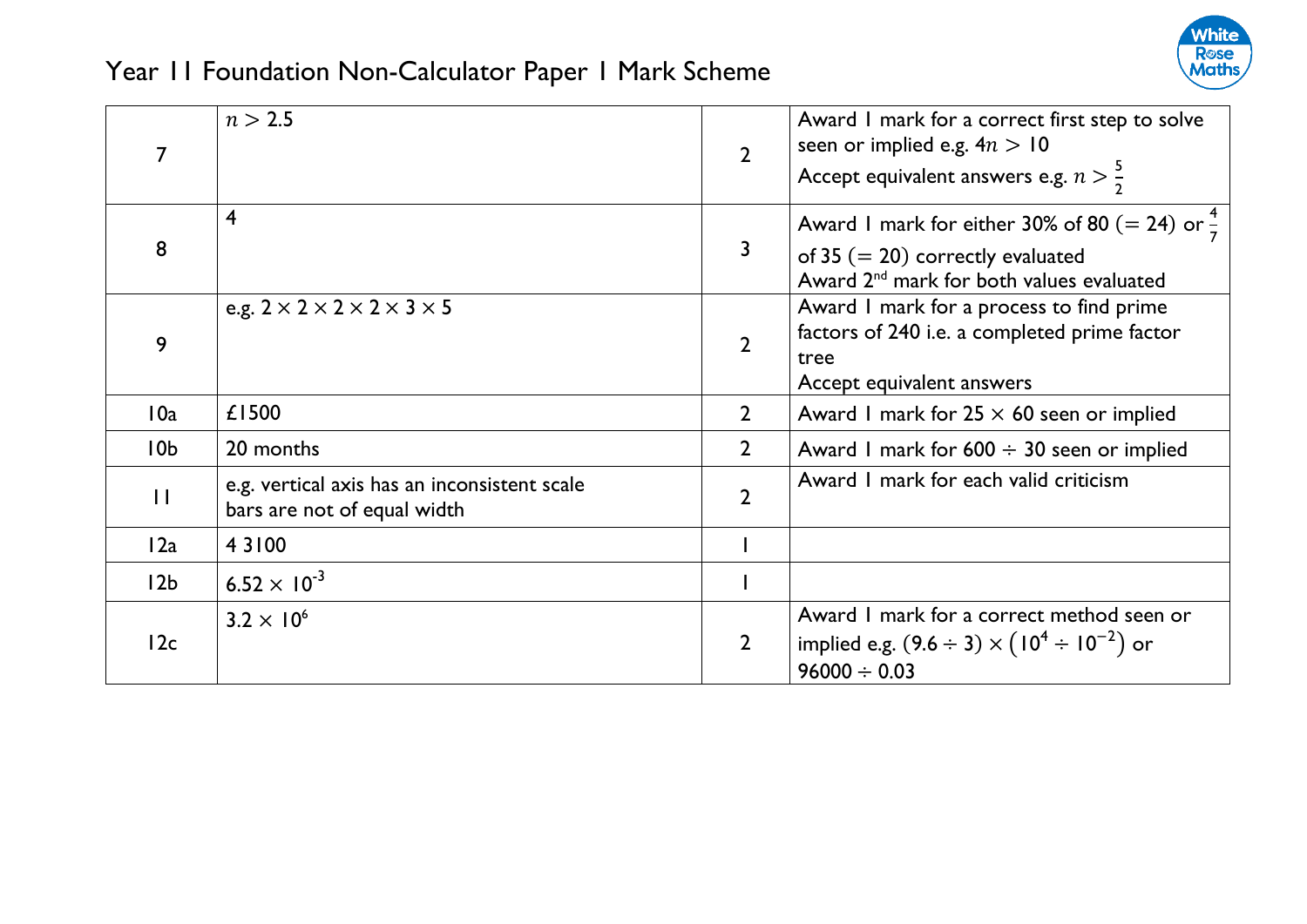

| 13   | $9.6 \text{ kg}$                          | Award I mark for a correct scaling seen or<br>implied i.e. $100$ leaflets = 1.6 kg<br>Award I mark for a correct method seen to<br>evaluate the mass of 600 kg e.g. "1.6" $\times$ 6 or<br>" $1.6$ " + 8                         |
|------|-------------------------------------------|----------------------------------------------------------------------------------------------------------------------------------------------------------------------------------------------------------------------------------|
| l 4a | 4                                         |                                                                                                                                                                                                                                  |
| l 4b | $270 \text{ cm}^3$ < 1000 cm <sup>3</sup> | Award I mark for a correct method to find the<br>volume of the cylinder seen or implied i.e.<br>$3 \times 3^2 \times 10$<br>Award 1 mark for 270cm <sup>3</sup><br>Award I mark for a correct comparison made<br>against I litre |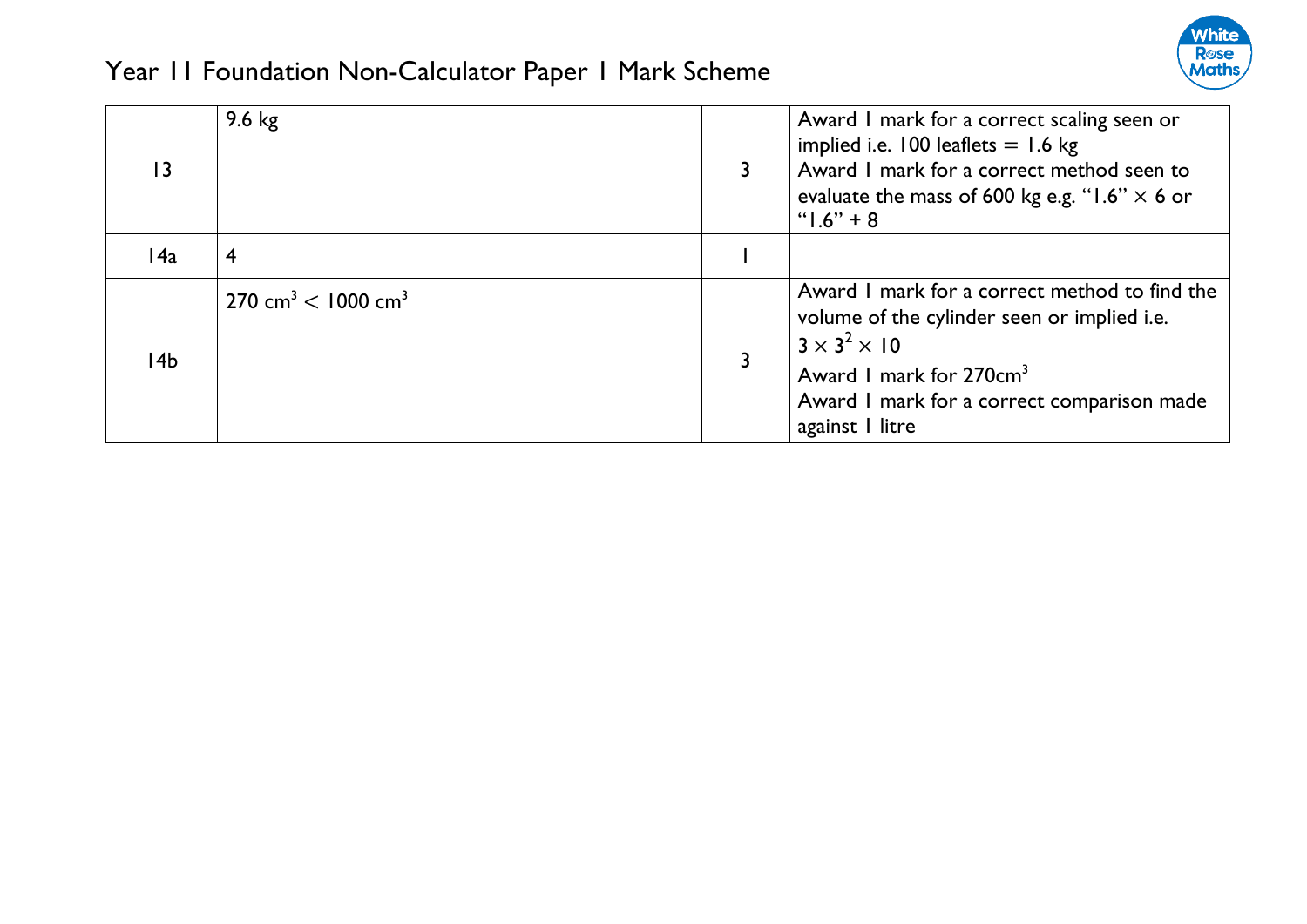

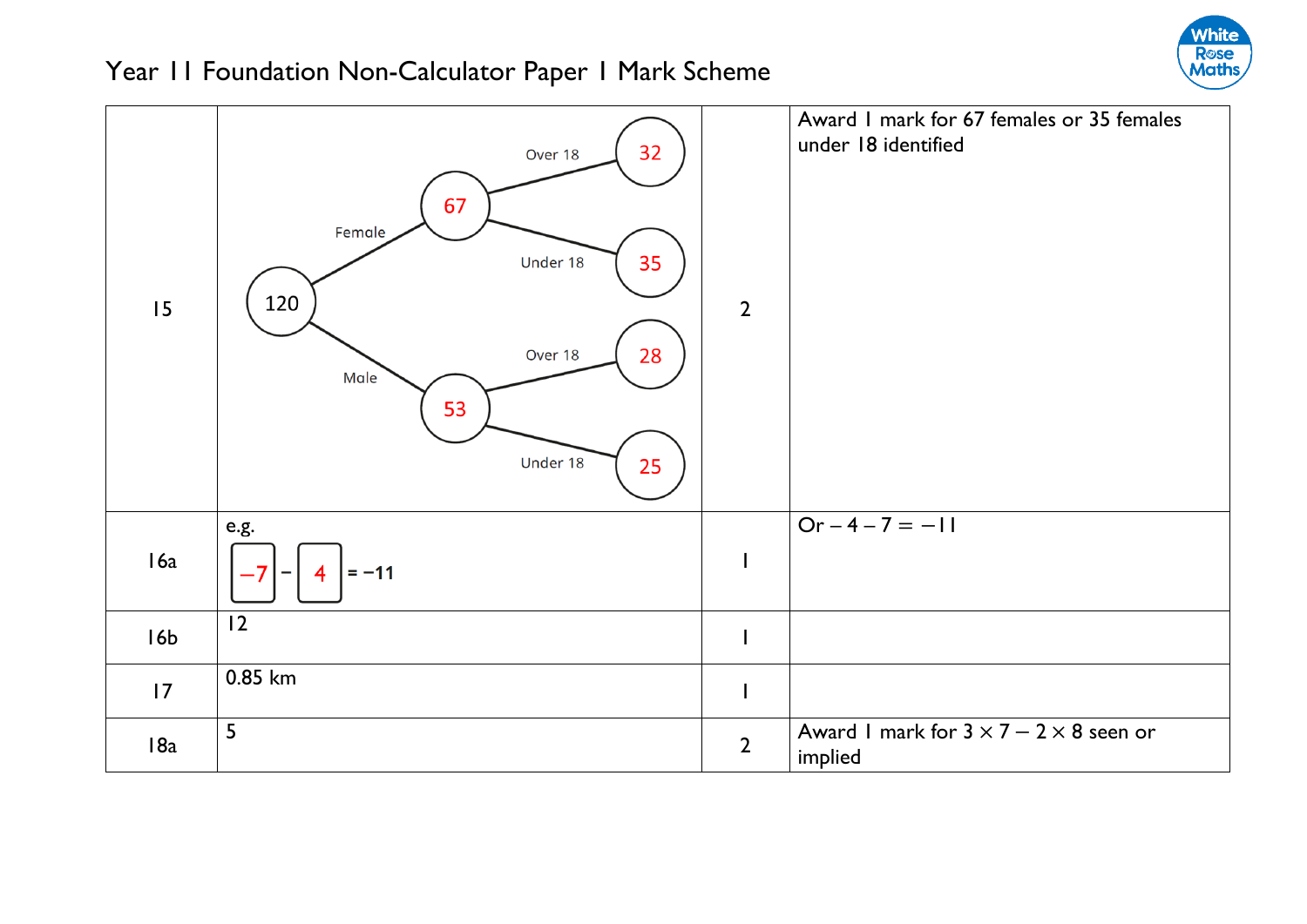

| 18 <sub>b</sub> | 32                                                  | $\overline{2}$ | Award I mark for $\frac{1}{2} \times 64$ seen or implied                                                                |
|-----------------|-----------------------------------------------------|----------------|-------------------------------------------------------------------------------------------------------------------------|
| 9               |                                                     |                |                                                                                                                         |
| 20              | side<br>plan                                        | $\overline{2}$ | Award I mark for each correct drawing.<br>Accept rotated form of plan but not side                                      |
| 21              | £1648                                               | $\overline{2}$ | Award I mark for any complete correct<br>method e.g. attempt to find 3% and add on, or<br>attempt at $1600 \times 1.03$ |
| 22              | $\overline{13}$                                     | $\overline{2}$ | Award I mark for $780 \div 60$ seen or implied.                                                                         |
| 23              | $\frac{3}{5}$ , $\frac{612}{1000}$ , 0.62, 65%, 0.8 | $\overline{2}$ | Award I mark converting all values to an<br>equivalent form, or one item misplaced.                                     |
| 24              | $4n - 10$                                           | $\overline{2}$ | Award 1 mark for $4n + k$ where $k \neq -10$                                                                            |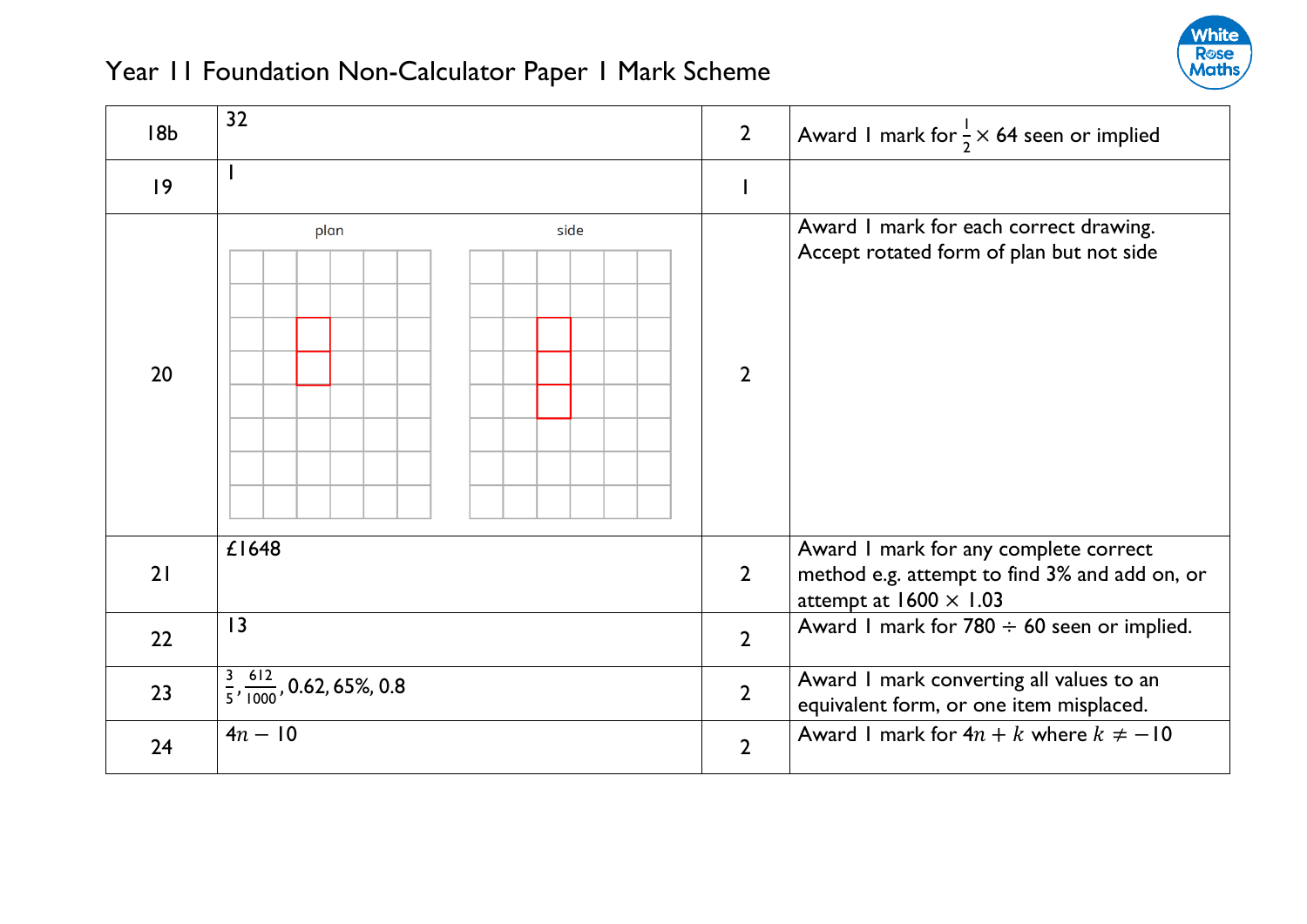

| 25a             | $\frac{13}{40}$                                                                                                                               | $\overline{2}$ | Award I mark for writing each fraction as an<br>equivalent with a common denominator i.e.<br>25<br>$\frac{25}{40} - \frac{12}{40}$<br>Accept equivalent fractions not simplified as a<br>final answer e.g. $\frac{26}{80}$ |
|-----------------|-----------------------------------------------------------------------------------------------------------------------------------------------|----------------|----------------------------------------------------------------------------------------------------------------------------------------------------------------------------------------------------------------------------|
| 25 <sub>b</sub> | $rac{2}{9}$                                                                                                                                   | $\overline{2}$ | Award I mark for $\frac{11}{5} \times \frac{5}{9}$ seen or implied                                                                                                                                                         |
| 26              | Colour<br>blue<br>yellow<br>red<br>purple<br>green<br>0.17<br>0.17<br>Probability<br>0.24<br>0.17<br>0.25                                     | $\overline{2}$ | Award I mark for method to find<br>P(G or B or Y) seen or implied e.g. $1 - 0.49$                                                                                                                                          |
| 27a             | 1:2:6                                                                                                                                         | $\overline{2}$ | Award I mark for forming an equivalent ratio<br>not its simplest form e.g. $15:30:180$                                                                                                                                     |
| 27 <sub>b</sub> | £100                                                                                                                                          | $\overline{2}$ | Award I mark for $450 \div$ their 9 seen or<br>implied                                                                                                                                                                     |
| 28a             | $-3$<br>$-2$<br>$\overline{2}$<br>3<br>$-1$<br>$\mathbf 0$<br>$\mathbf{x}$<br>$-5$<br>$-3$<br>$-3$<br>$\overline{7}$<br>$-5$<br>$\mathcal{V}$ | $\overline{2}$ |                                                                                                                                                                                                                            |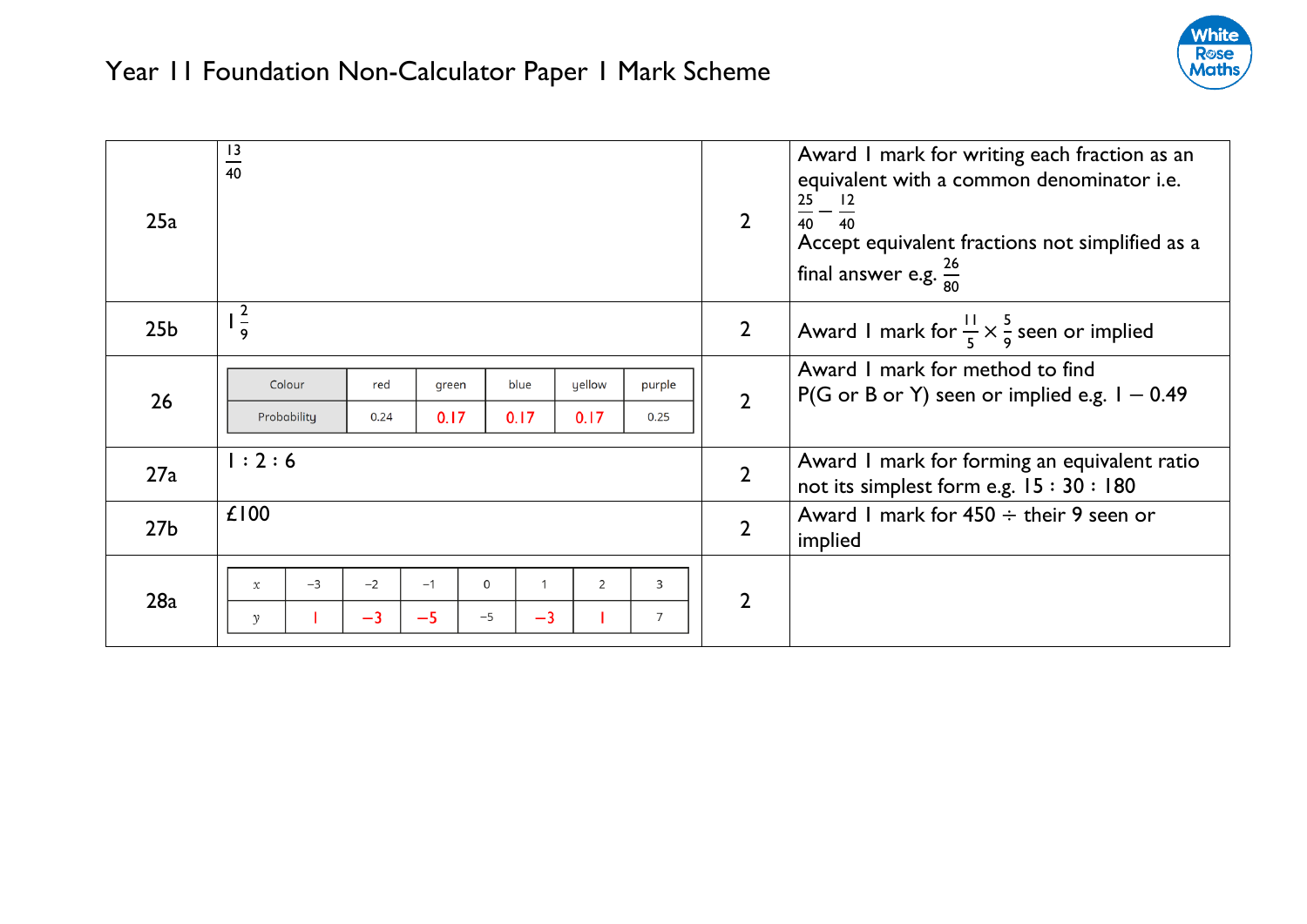